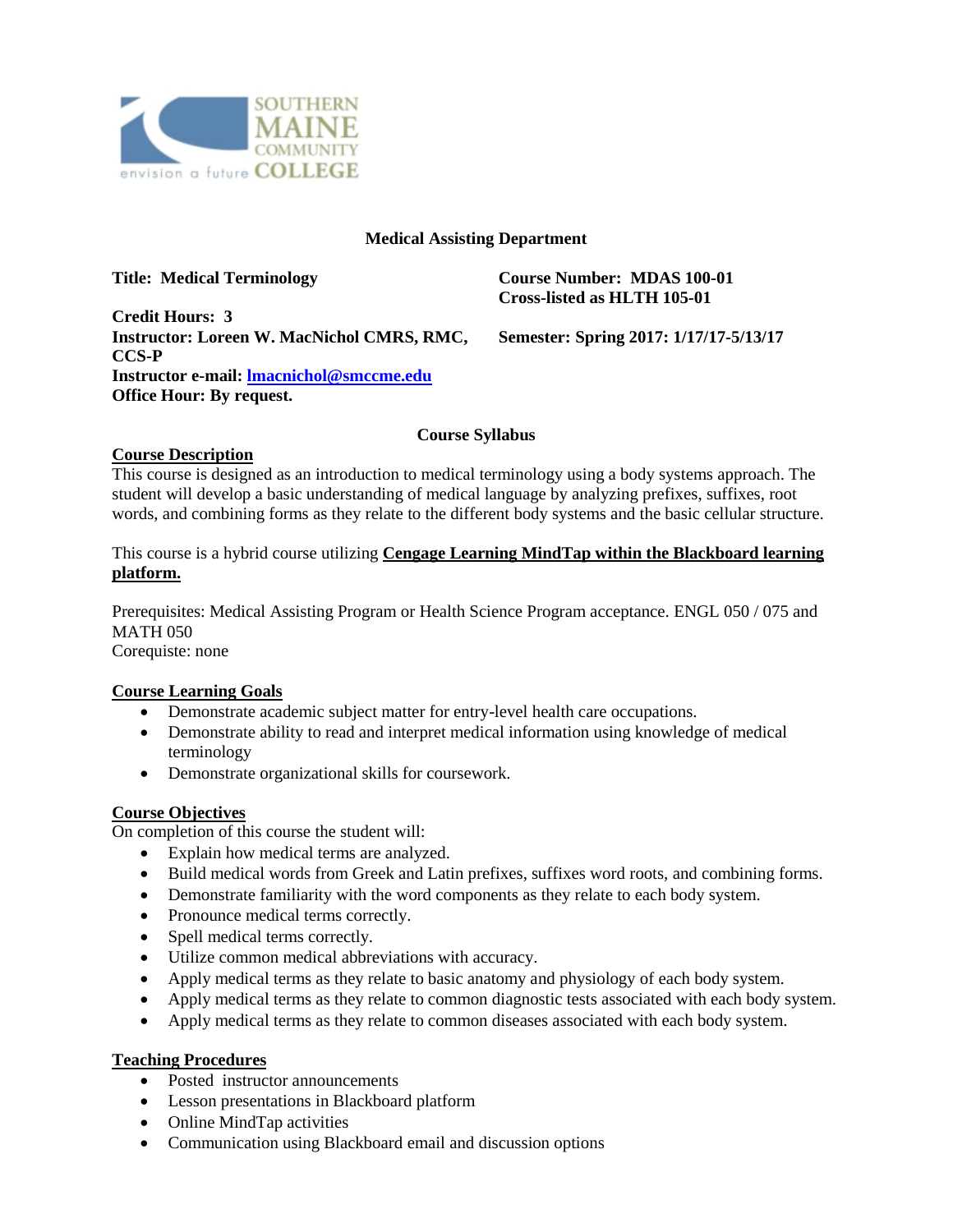• Textbook readings

The instructor reserves the right to alter the syllabus, exams, assignments, and homework to meet the learning outcomes/objectives set forth by the Medical Assisting Department and the National Accrediting body, within reason.

## **Required Text and Supplies:**

Medical Terminology for Health Professions, 8<sup>th</sup> edition; Erlich, Shroeder, Cengage Learning, 2015: ISBN: 978-130-593-1954 (Includes MindTap Access Code)

OR

E-Book: ISBN 978-130-563-4466 (Includes MindTap Access Code)

**Must have access to a computer with audio and microphone capability to record your voice for pronunciation quizzes and reliable high-speed internet access to Firefox, or Google Chrome browsers.** *(Internet Explorer/Edge will not support the MindTap program).***Blackboard Access at** https://blackboard.smccme.edu

### **Course Outline**

**Note: Weekly assignments discussion posts and quizzes are due by midnight on the day designated on the course schedule below. For example, the Week 1 work is due by midnight, January 21, 2017.**

| <b>MDAS 100</b>                                | <b>COURSE SCHEDULE</b>                                                                                   |                                                              |                                 | <b>SPRING 2017</b>                                                                                                               |
|------------------------------------------------|----------------------------------------------------------------------------------------------------------|--------------------------------------------------------------|---------------------------------|----------------------------------------------------------------------------------------------------------------------------------|
| <b>WEEK</b>                                    | <b>TOPIC</b>                                                                                             | <b>COURSE</b><br><b>DOCUMENTS</b><br>IN<br><b>BLACKBOARD</b> | <b>TEXT</b><br><b>REFERENCE</b> | <b>BLACKBOARD</b><br><b>RESOURCES</b>                                                                                            |
| 1.<br>1/17/2017-<br>1/21/2017                  | Welcome<br>Ch. 1 Introduction to<br>Medical<br>Terminology<br>(In-class meeting on<br><b>January 20)</b> | Week 1 activities<br>for Ch. 1<br>Submit by<br>1/21/2017     | Pages 1-27                      | Welcome/Start<br>Here<br>Announcements<br><b>Discussion Rubric</b><br><b>Discussion Board</b><br><b>Course Content</b><br>Week 1 |
| $\overline{2}$ .<br>$1/22/2017$ -<br>1/28/2017 | Chapter 2: The<br>Human Body in<br>Health and Disease<br>(In-class meeting on<br><b>January 27)</b>      | Week 2 activities<br>for Ch. 2<br>Submit by<br>1/28/2017     | Pages 28-55                     | Announcements<br><b>Course Content</b><br>Discussion Board                                                                       |
| 3.<br>1/29/2017-<br>2/4/2017                   | Chapter 3: The<br><b>Skeletal System</b>                                                                 | Week 3 activities<br>for Ch. 3<br>Submit by<br>2/4/2017      | Pages 56-91                     | Announcements<br><b>Course Content</b><br>Discussion Board                                                                       |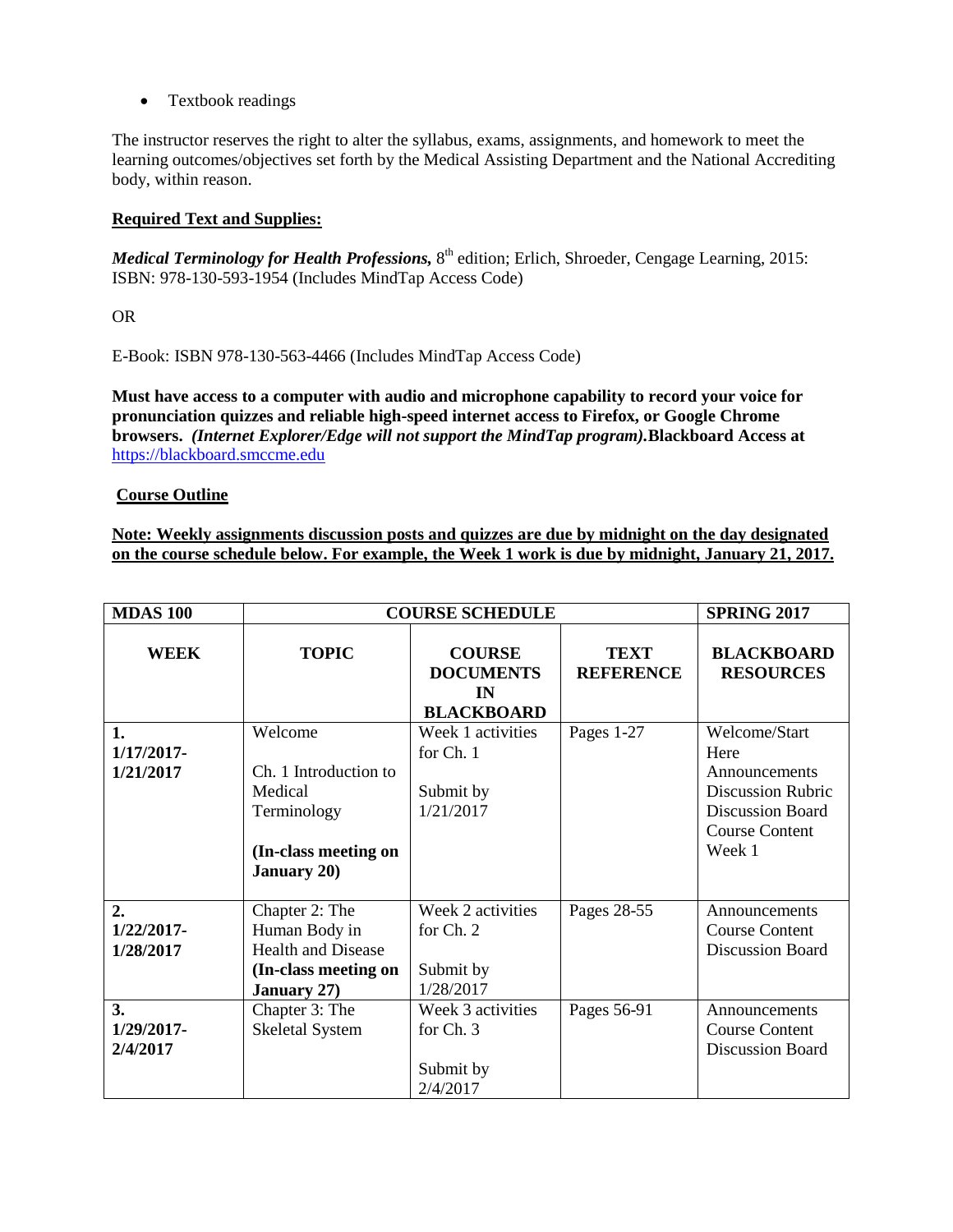| $\overline{4}$ .          | Chapter 4: The                           | Week 4 activities                | Pages 92-121  | Announcements                             |
|---------------------------|------------------------------------------|----------------------------------|---------------|-------------------------------------------|
| $2/5/2017 -$<br>2/11/2017 | Musculoskeletal                          | for Ch. 4                        |               | <b>Course Content</b><br>Discussion Board |
|                           | System                                   | Submit by                        |               |                                           |
|                           |                                          | 2/11/2017                        |               |                                           |
| 5.                        | Chapter 5: The                           | Week 5 activities                | Pages 122-162 | Announcements                             |
| 2/12/2017-                | Cardiovascular                           | for Ch. 5                        |               | <b>Course Content</b>                     |
| 2/18/2017                 | System                                   |                                  |               | Discussion Board                          |
|                           |                                          | Submit by<br>2/18/2017           |               |                                           |
| 6.                        | Chapter 6: The                           | Week 6 activities                | Pages 163-197 | Announcements                             |
| 2/19/2017-                | Lymphatic and                            | for Ch. 6                        |               | <b>Course Content</b>                     |
| 2/25/2017                 | <b>Immune Systems</b>                    |                                  |               | Discussion Board                          |
|                           | (In-class meeting on                     | Submit by                        |               |                                           |
| 7.                        | February 17)<br>Chapter 7: The           | 2/25/2017<br>Week 7 activities   | Pages198-230  | Announcements                             |
| 2/26/2017-                | <b>Respiratory System</b>                | for Ch. 7                        |               | <b>Course Content</b>                     |
| 3/4/2017                  |                                          |                                  |               | Discussion Board                          |
|                           |                                          | Submit by                        |               |                                           |
|                           |                                          | 3/4/2017                         |               |                                           |
| 8.<br>3/5/2017-           | Chapter 8: The<br>Digestive System       | Week 8 activities<br>for Ch. 8   | Pages 231-267 | Announcements<br><b>Course Content</b>    |
| 3/11/2017                 |                                          |                                  |               | <b>Discussion Board</b>                   |
|                           |                                          | <b>Complete Mid-</b>             |               | Announcements                             |
|                           |                                          | term Exam (Ch.                   |               | <b>Course Content</b>                     |
|                           |                                          | $1-7)$                           |               | Discussion Board                          |
|                           |                                          | Submit by                        |               |                                           |
|                           |                                          | 3/11/2017                        |               |                                           |
| <b>Spring Break</b>       |                                          |                                  |               |                                           |
| 3/13/2017-                |                                          |                                  |               |                                           |
| 3/18/2017<br>9.           | Chapter 9: The                           | Week 9 activities                | Pages 268-297 | Announcements                             |
| 3/19/2017-                | <b>Urinary System</b>                    | for Ch. 9                        |               | <b>Course Content</b>                     |
| 3/25/2017                 | (In-class meeting on                     |                                  |               | Discussion Board                          |
|                           | March 24)                                | 3/25/2017                        |               |                                           |
| 10.<br>3/26/2017-         | Chapter 10: The<br><b>Nervous System</b> | Week 10 activities<br>for Ch. 10 | Pages 298-335 | Announcements<br><b>Course Content</b>    |
| 4/1/2017                  |                                          |                                  |               | <b>Discussion Board</b>                   |
|                           |                                          |                                  |               |                                           |
|                           |                                          | Submit by                        |               |                                           |
|                           |                                          | 4/1/2017                         |               |                                           |
| 11.                       | Chapter 11: Special                      | Week11 activities                | Pages 336-367 | Announcements                             |
| $4/2/2017$ -              | Senses, Eyes and Ears                    | for Ch. 11                       |               | <b>Course Content</b>                     |
| 4/8/2017                  |                                          |                                  |               | <b>Discussion Board</b>                   |
|                           |                                          | Submit by<br>4/8/2017            |               |                                           |
| 12.                       | Chapter 12: The                          | Week 12 activities               | Pages 368-398 | Announcements                             |
| 4/9/2017-                 | ntegumentary System                      | for Ch. 12                       |               | <b>Course Content</b>                     |
| 4/15/2017                 |                                          |                                  |               | Discussion Board                          |
|                           |                                          | Submit by                        |               |                                           |
| 13.                       | Chapter 13: The                          | 4/15/2017<br>Week 12 activities  | Pages 399-425 | Announcements                             |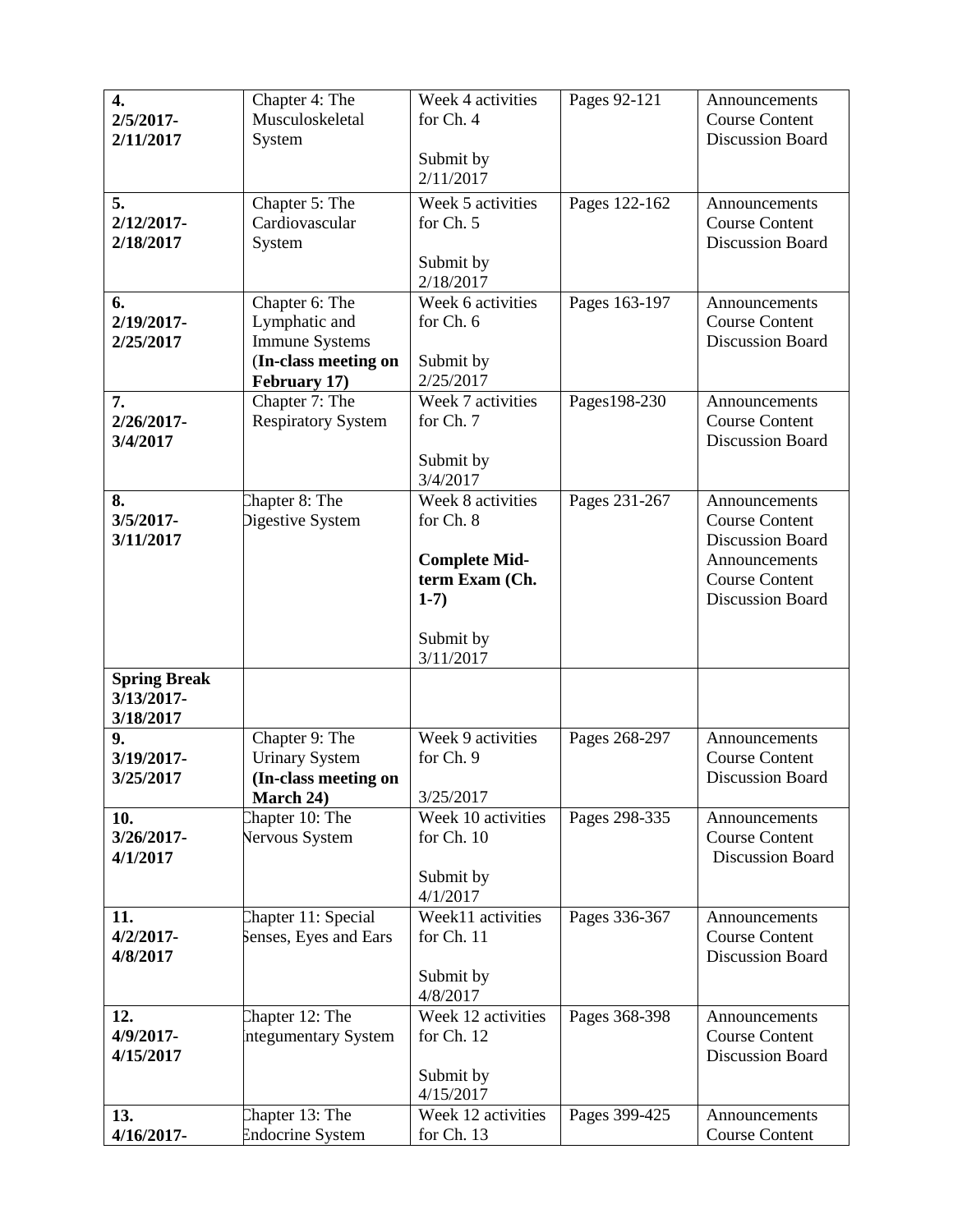| 4/22/2017     | In-class meeting on       |                       |               | <b>Discussion Board</b> |
|---------------|---------------------------|-----------------------|---------------|-------------------------|
|               | April 21)                 | Submit by             |               |                         |
|               |                           | 4/22/2017             |               |                         |
| 14.           | Chapter 14: The           | Week 14 activities    | Pages 426-461 | Announcements           |
| $4/23/2017$ - | Reproductive System       | for $Ch. 14$          |               | Course Content          |
| 4/29/2017     |                           |                       |               | <b>Discussion Board</b> |
|               |                           | Submit by             |               |                         |
|               |                           | 4/29/2017             |               |                         |
| 15.           | Chapter 15:               | Week 15 activities    | Pages 462-498 | Announcements           |
| $4/30/2017$ - | Diagnostic                | for $Ch. 15$          |               | <b>Course Content</b>   |
| 5/6/2017      | Procedures, Nuclear       |                       |               | <b>Discussion Board</b> |
|               | Medicine and              | Submit by             |               |                         |
|               | Pharmacology              | 5/6/2017              |               |                         |
| 16.           | Comprehensive             | Week 16               | Pages 499-522 | Announcements           |
| $5/7/2017$ -  | Medical                   | Terminology           |               | <b>Course Content</b>   |
| 5/13/2017     | <b>Terminology Review</b> | Review                |               |                         |
|               | and Final Exam            | <b>Complete Final</b> |               |                         |
|               |                           | <b>Exam</b>           |               |                         |
|               |                           |                       |               |                         |
|               |                           | Submit by             |               |                         |
|               |                           | 5/13/2017             |               |                         |

# **Late work:**

Work will NOT be accepted late unless an unusual circumstance has been cleared with the instructor ahead of the deadline.

## **Student Evaluation and Grading**

- Students are expected to be prepared (books, and other materials needed) for the start of class.
- Spelling is very important. Spelling errors will not be scored as correct. This is especially important with medical terms as different spelling may infer an entirely different word.
- Grading will be based on percentage, with the exception of some MindTap items which are point based. See posted list of *Point Values for MindTap Activities* in the Blackboard Content area.

Each weekly Discussion item is worth a possible 100 points. (See posted Discussion Rubric document in Blackboard Course Documents page). An initial post and two response posts are required for complete participation.

| <b>MindTap Activities</b>                  | 25% |
|--------------------------------------------|-----|
| <b>Discussion/Participation</b>            | 15% |
| <b>Ouizzes:</b>                            | 30% |
| <b>Mid-Term and Final Cumulative Exam:</b> | 20% |
| <b>Selected Assignments:</b>               | 10% |

#### **Grading System**

| Letter Grade            | Percentage | <b>Grade Point</b> |
|-------------------------|------------|--------------------|
| A                       | $93 - 100$ | 4.00               |
| $A-$                    | $90 - 92$  | 3.67               |
| $B+$                    | $87 - 89$  | 3.33               |
| $\, {\bf B}$            | $83 - 86$  | 3.00               |
| $\, {\bf B}$ -          | $80 - 82$  | 2.67               |
| $C+$                    | $77 - 79$  | 2.33               |
| $\overline{\mathbf{C}}$ | $73 - 76$  | 2.00               |
| $C-$                    | $70 - 72$  | 1.67               |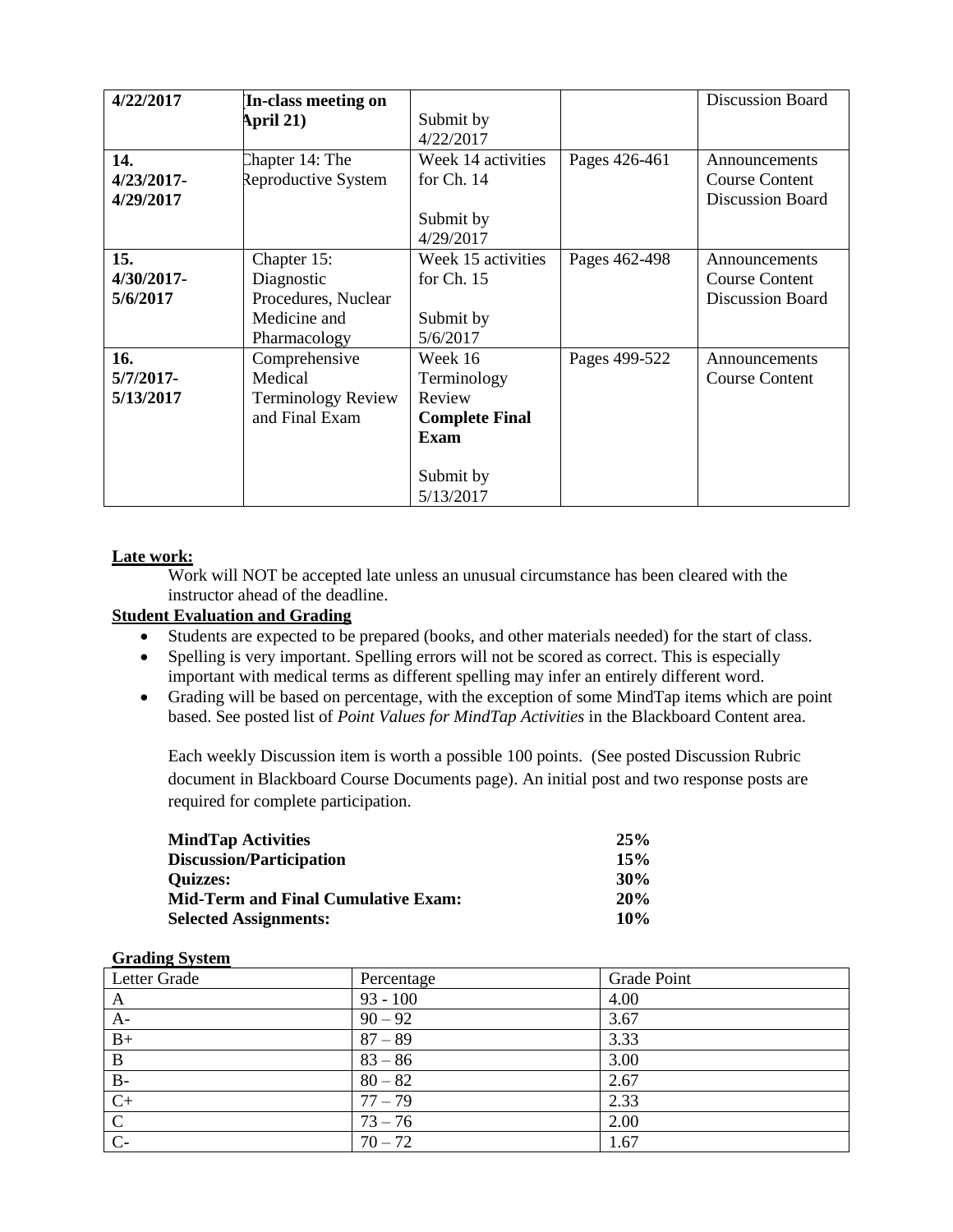| D<br>$D+$ | $-69$<br>67 | $\Omega$<br>$\sqrt{1.44}$ |
|-----------|-------------|---------------------------|
|           | $63 - 66$   | 1.00                      |
|           | $0 - 62$    | 0.00                      |

# **SMCC Medical Assisting Attendance Policy**

**Note: for everyone hour spent in class, you at minimum need to spend 2-3 hours outside of class**

#### **Classes on Campus**

- 1. If course only meets twice a week, students are allowed two (2) absences per course per semester and if course only meets one (1) time per week, student is allowed one (1) absence per course per semester**.). For each subsequent absence, the student's grade will drop a whole letter—i.e. for a student has a B or 83% average- their grade will automatically drop to a 73%.**
- 2. Exceptions to the above are illness documented by a note from a physician or death in the immediate family. These would constitute a written or faxed excused absence.
- 3. Per school policy, if a student misses 3 consecutive classes s/he will be withdrawn from the course unless student has been in contact with instructor and made arrangements. **Three consecutive absences results in a grade of AF (Administrative Failure).**
- 4. If a student must miss a scheduled class time the expectation is that the instructor will be notified before the beginning of the class. If this is not possible, then the expectation is that the instructor will be notified as soon as possible afterwards.

### **Written Assignments**

Written assignments must be submitted on or before the due date. Since this course is online and the assignment is available on-line then it must be submitted on or before the due date whether or not the College has been closed. The due date for all weekly required tasks, i.e. assignments, discussion items, and quizzes, is midnight of the designated day as shown on the syllabus. All written graded homework or other assignments are expected to be submitted in the appropriate format as directed by the instructor. Students will submit all typed assignments in a Microsoft Word or PDF document.

### **Online Classes**

- **1.** A student is required to log into the course once a week-failure to do so will result in an absence.
- 2. The instructor will accept two excused absences per semester with makeup work allowed. **For each subsequent absence, the student's grade will drop a whole letter—i.e. for a student has a B or 83% average- their grade will automatically drop to a 73%.**
- 3. Students are expected to be active participants and engage in all required course activities as described in the course syllabus. If a student does not log in and **meaningfully engage** for a period of **two consecutive weeks** the student will be withdrawn from the course.

# **Exceptions to this policy will be evaluated at the discretion of the instructor teaching the course. The Medical Assistant Department Chair also has the option to evaluate instructor expectations.**

### **Course Sequence**

To continue in the Medical Assisting program a grade of "C" or better must be attained in all core courses prior to taking advanced core courses or participating in the PRACTICUM. Student is expected to meet all pre-requisites and take core courses in appropriate approved sequence.

# **Communication**

**All communication regarding the class should be through the Blackboard either by email or appropriate Discussion forums link.** Students are responsible setting up email accounts and for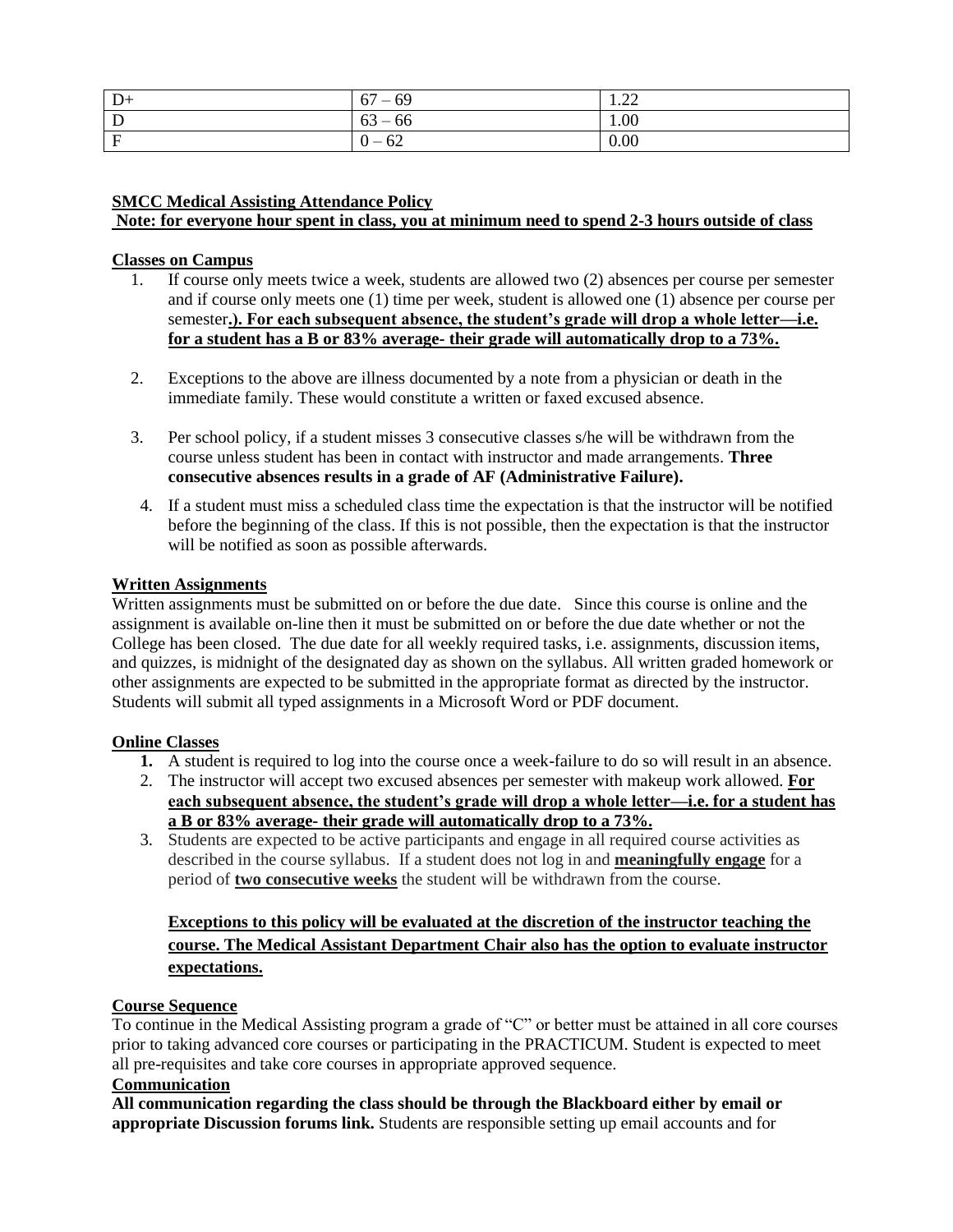checking Blackboard for announcements and other communications. Students will have access to computers in SMCC computer labs and library.

# **End-of-Course Evaluation**

Students complete evaluations for each course attended at SMCC. Evaluations are submitted online and can be accessed through the student portal. Students can access the course evaluations beginning one week before the end of classes. The deadline for submission of evaluations occurs Monday at 5 PM following the last day of the class. You will receive an email to your student email account when course evaluations are available

# **ADA (Americans with Disabilities Act):**

Southern Maine Community College is an equal opportunity/affirmative action institution and employer. For more information, please call [207-741-5798.](tel:207-741-5798) **If you have a disabling condition and wish to request accommodations in order to have reasonable access to the programs and services offered by SMCC, you must register with the Disability Services Coordinator, Sandra Lynham, who can be reached at 741-5923.** Further information about services for students with disabilities and the accommodation process is available upon request at this number. Course policies about online testing are modified to suit each individual's accommodations.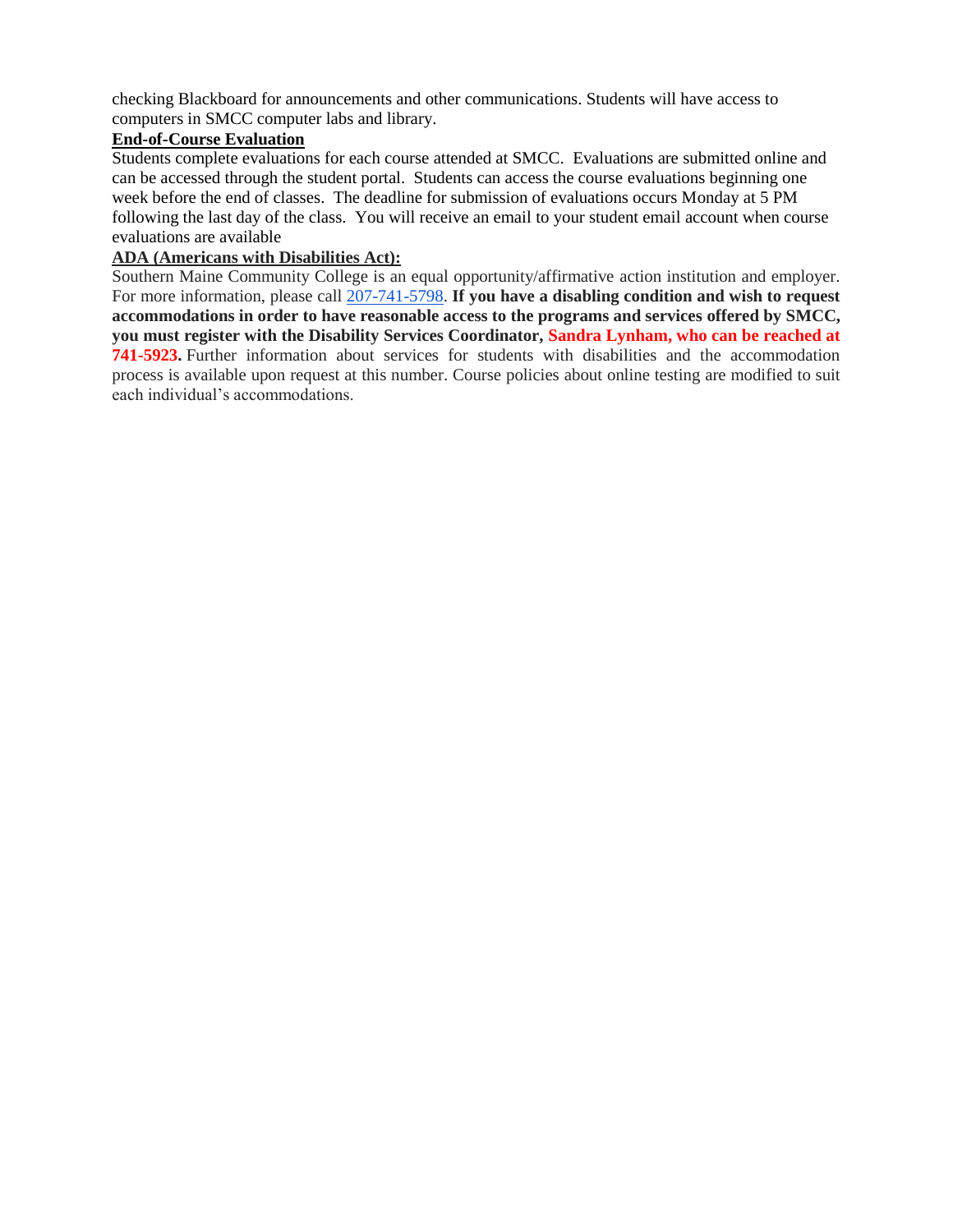#### **SMCC Pay-for-Print Policy**

This policy identifies the cost per page for black and white as well as color printing in varying page sizes. Specifics of the policy are outlined below:

#### **Per Page Costs**

Each semester students receive a \$20 printing credit. The balance resets at the end of the semester and any remaining credits are removed. The cost varies depending upon page size and whether printing is done in black and white or color.

a. There is a \$0.10 per page fee for standard 8.5" by 11" black and white documents.

b. The reverse sides of duplex (double-sided) documents are free.

c. There is a \$.50 per page fee for standard 8.5" by 11" color documents.

d. There is a \$.20 per page fee for 8.5" by 14" (legal) or 11" by 17" (tabloid) black and white documents.

e. There is a \$1.00 per page fee for 8.5" by 14" (legal) or 11" by 17" (tabloid) color documents.

Duplex charges (printing on both sides of a page) work in the following fashion: One page is \$0.10, two pages are \$0.10, three pages are \$0.20, and four pages are \$0.20, *etc*. The flipsides are free, but another sheet of paper is \$0.10. Please be aware that a document with any color at all (when printed to a color printer) will by default be printed in color. You are responsible for setting the print job to print black and white if you do not need color. For directions, please go to the IT Help tab in My SMCC.

### **How does it work?**

The College's pay-for-print system monitors printing on all printers (including those in general access labs, library printers, the Academic Achievement Center, Noisy Lounge and technology labs). Students can check the number of pages they have printed by using the Printing Balance tool available on SMCC computers (located in the lower right corner of the screen, near the clock). Departments with work study students who need to print documents for the department should contact the HelpDesk at 741-5696 to have a special account set up.

### **Refunds**

Print jobs are eligible for a refund in the event of mechanical or electronic error on the part of the printer, print server, or software used to submit the job. Jobs are not eligible for a refund in cases where the job was not set up correctly, was submitted multiple times, or the student is not satisfied with the result. To request a refund, please bring the offending print to the IT Department in the basement of the Ross Technology Center. Refunds will be granted in the form of a credit to the student's account.

### **Why is SMCC charging for printing?**

The pay-for-print system is an effort to control escalating printing costs. Charging for printing helps offset the increasing cost of supplies and encourages students to conserve resources. To find ways to reduce your printing charges, please go to the IT Help tab on My SMCC. If you have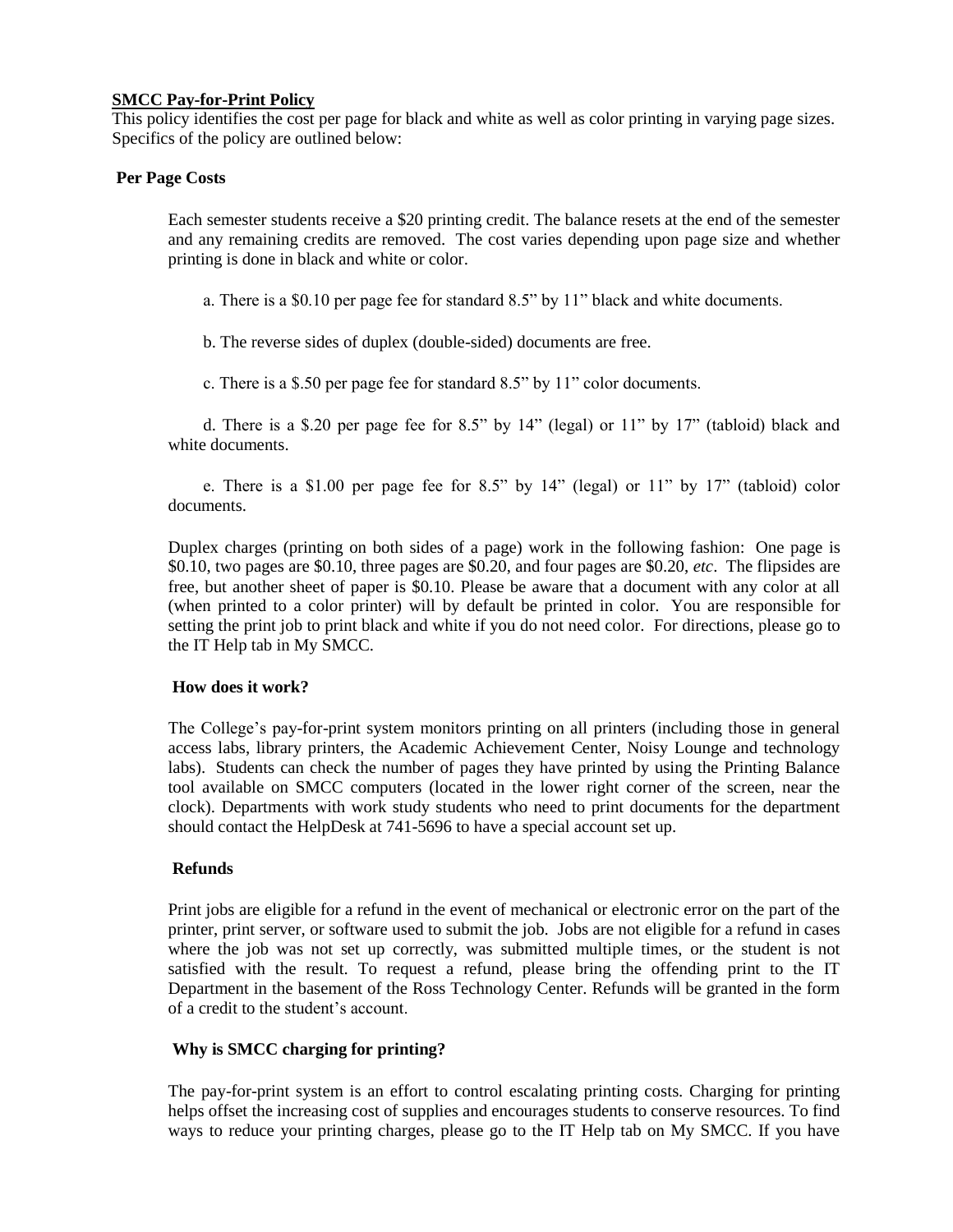questions about the pay-for-printing policy or your printing charges, please contact the HelpDesk at 741-5696 or send an email to [helpdesk@smccme.edu.](mailto:helpdesk@smccme.edu)

*Be sure to log OUT of the system when you've finished your printing, to prevent unauthorized access to your account.*

# **Add-Drop Policy**

Students who drop a course during the one-week "add/drop" period in the fall and spring semesters and the first three days of summer sessions receive a 100% refund of the tuition and associated fees for that course. Please note any course that meets for less than the traditional semester length, i.e., 15 weeks, has a pro-rated add/drop period. There is no refund for non-attendance.

# **Withdrawal Policy**

A student may withdraw from a course only during the semester in which s/he is registered for that course. The withdrawal period is the second through twelfth week of the fall and spring semesters and the second through ninth week of twelve-week summer courses. This period is pro-rated for shorter-length courses. To withdraw from a course, a student must complete and submit the appropriate course withdrawal form, available at the Enrollment Service Center (no phone calls, please). The designation "W" will appear on the transcript after a student has officially withdrawn. A course withdrawal is an uncompleted course and may adversely affect financial aid eligibility. Failure to attend or ceasing to attend class does not constitute withdrawal from the course. There is no refund associated with a withdrawal.

# **Academic Achievement Center**

The Academic Achievement Center (AAC) is located next to the Library. They offer a wide range of services that include study techniques, test-taking techniques, and math refresher courses customized to fit the individual student's needs.

### **Academic Integrity**

**Southern Maine Community College requires all students to adhere to high standards of integrity in their academic work.** Activities such as plagiarism and cheating are not acceptable and will not be condoned by the College. Students involved in such activities are subject to serious disciplinary action.

- **PLAGIARISM** is defined as the use, whether by paraphrase, or direct quotation of a work, published, or unpublished of another person's ideas, words, statistics, or other creative materials, without full or clear acknowledgement that the work belongs to that other person**.**
- **CHEATING** would include the giving or receiving of unauthorized assistance on quizzes, examinations, and written assignments from any source not approved by the instructor.
- **STEALING, DESTROYING, or UNAUTHORIZED COPYING** of another person's computer program of files, deliberately preventing another's access to the college computer system, or impeding the system's performance in any way are also included in this policy.

# **Plagiarism Statement**

Adherence to ethical academic standards is obligatory. Cheating is a serious offense, whether it consists of taking credit for work done by another person or doing work for which another person will receive credit. Taking and using the ideas or writings of another person without clearly and fully crediting the source is plagiarism and violates the academic code as well as the Student Code of Conduct. If it is suspected that a student in any course in which s/he is enrolled has knowingly committed such a violation, the faculty member should refer the matter to the College's Disciplinary Officer and appropriate action will be taken under the Student Code of Conduct. Sanctions may include suspension from the course and a failing grade in the course. Students have the right to appeal these actions to the Disciplinary Committee under the terms outlined in the Student Code of Conduct.